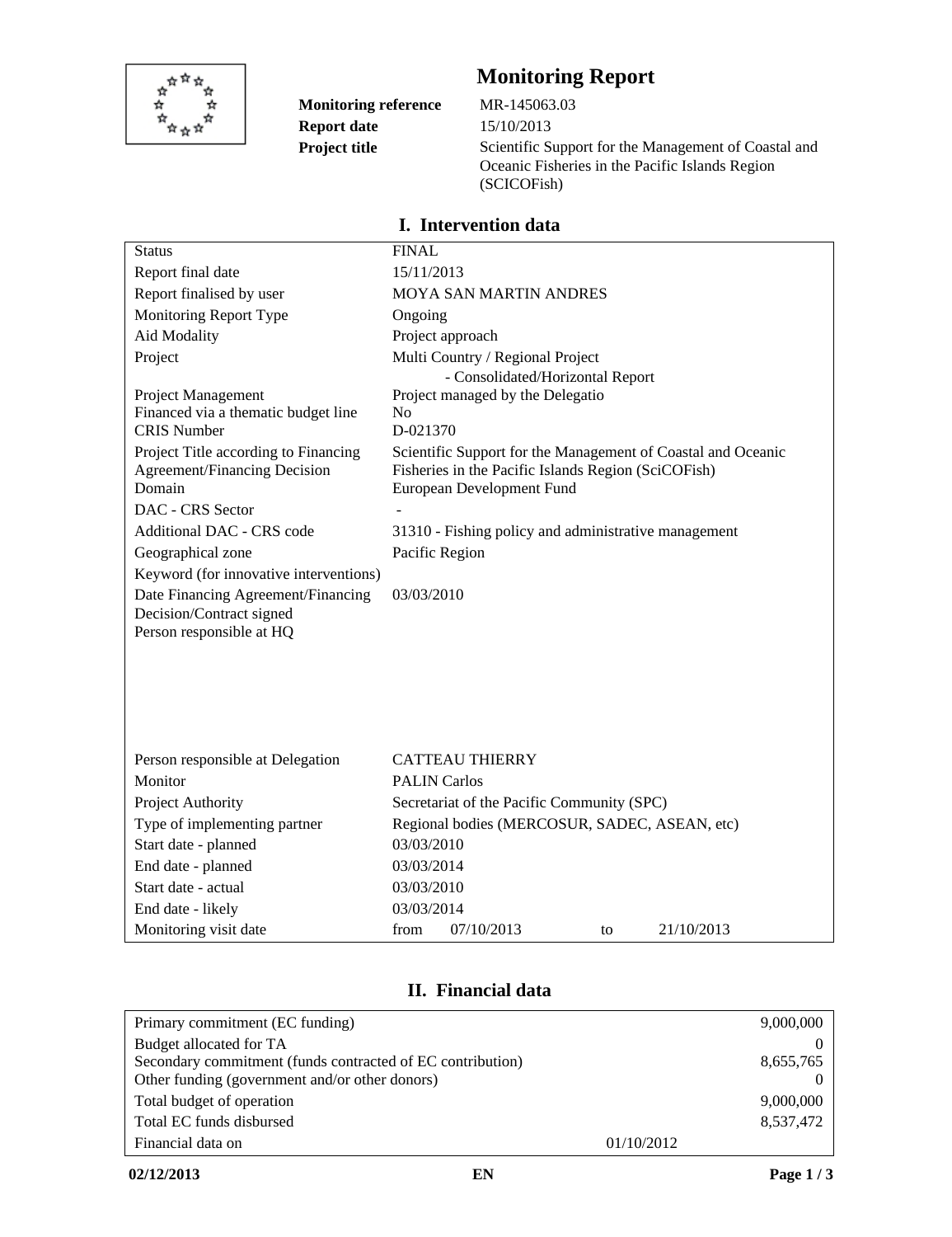## **III. Grading**

| Relevance and quality of design      |  |
|--------------------------------------|--|
| Efficiency of Implementation to date |  |
| Effectiveness to date                |  |
| Impact prospects                     |  |
| Potential sustainability             |  |

# **IV. Summary of conclusions**

#### **Relevance and quality of design**

The sustainable exploitation of fisheries resources is relevant to the target countries' governments, and ultimately to their populations. The Secretariat of the Pacific Community (SPC), the Forum Fisheries Agency (FFA), the Western and Central Pacific Fisheries Commission (WCPFC) and governments and civil society within target countries continue to be appropriate partners. The project is likely to be germane to the new Regional Indicative Programme being negotiated under 11th EDF. Oceanic fisheries resources highly interdependent and there therefore exists an imperative for national cooperation under a regional mandate. The project is relevant to the Pacific Islands Forum Secretariat Pacific Plan for Strengthening Regional Cooperation and Integration.

Though good in its logic, the logframe has flaws, in terms of the wording of Result 2, the relevance of some of the assumptions, and the way the activities have been formulated. Whereas the approach in the project regarding result 1 is sound, there are doubts (supported by this mission) brought up in the Mid Term Review (MTR) concerning the relevance of a primarily scientific approach with respect to coastal fisheries.

The SPC's own FAME strategic plan for 2013-2016 espouses management policies and systems, as distinct from management advice and plans, and this project may have benefitted from following that line more closely. The Forum Fisheries Agency has a mandate to support tuna fisheries management in the wider sense, the mandate for coastal fisheries rests with SPC. The project may be advised to put more emphasis on support to national offices (governmental and otherwise) for collection, analysis and application of management measures, where appropriate. Gender was not adequately addressed at project design.

#### **Efficiency of Implementation to date**

The project is efficiently implemented, and the budget was largely appropriate. However, the coastal component was relatively poorly endowed with personnel. Some staff have left or posts have ended in the run up to the end of the project. For the sake of efficiency the requested extension should be granted sooner rather than later. Financial control and reporting are well executed, but the original division of the budget between Oceanic, Coastal, and Coordination & Communication has not been respected, which will cause difficulties for both monitoring and evaluation.

Ninety per cent of time has passed; on 10 October 2013 97% (EUR8,764,875) of monies are committed and 95% (EUR8,436,362) of money disbursed by the EC. To October, 40% of year 4 monies have been spent. Given that indicators have been exceeded, there is good value for money.

Outputs for Oceanic fisheries are delivered as planned in a coherent manner. For coastal fisheries, this is not always the case, as some countries have undergone training and conducted resource assessment, but because the analysis and conclusions are worked on in the central SPC offices, they have felt that there has been a delay in receiving the conclusions. Project management states that summaries (3-5 pages) are sent soon after data are gathered, but formalisation of the advice in a full report does fall behind. The project would be advised to draft the formal reports and discuss them sooner rather than later (this mission recognises that the design faults in staff allocation do influence this).

The Steering Committee facilitates efficient implementation ; there is good communication.

### **Effectiveness to date**

Indicators of outcomes have been comfortably exceeded in most cases, leading to high effectiveness of the operation in working towards the expected results: P-ACP governments have been provided with scientific data, modelling and advice to underpin their decision-making and strategic positioning; and technical methods and training have resulted in practical scientific advice to inform management decisions.

At the Project Purpose level, indicators have been achieved: stock assessment results have been accepted by